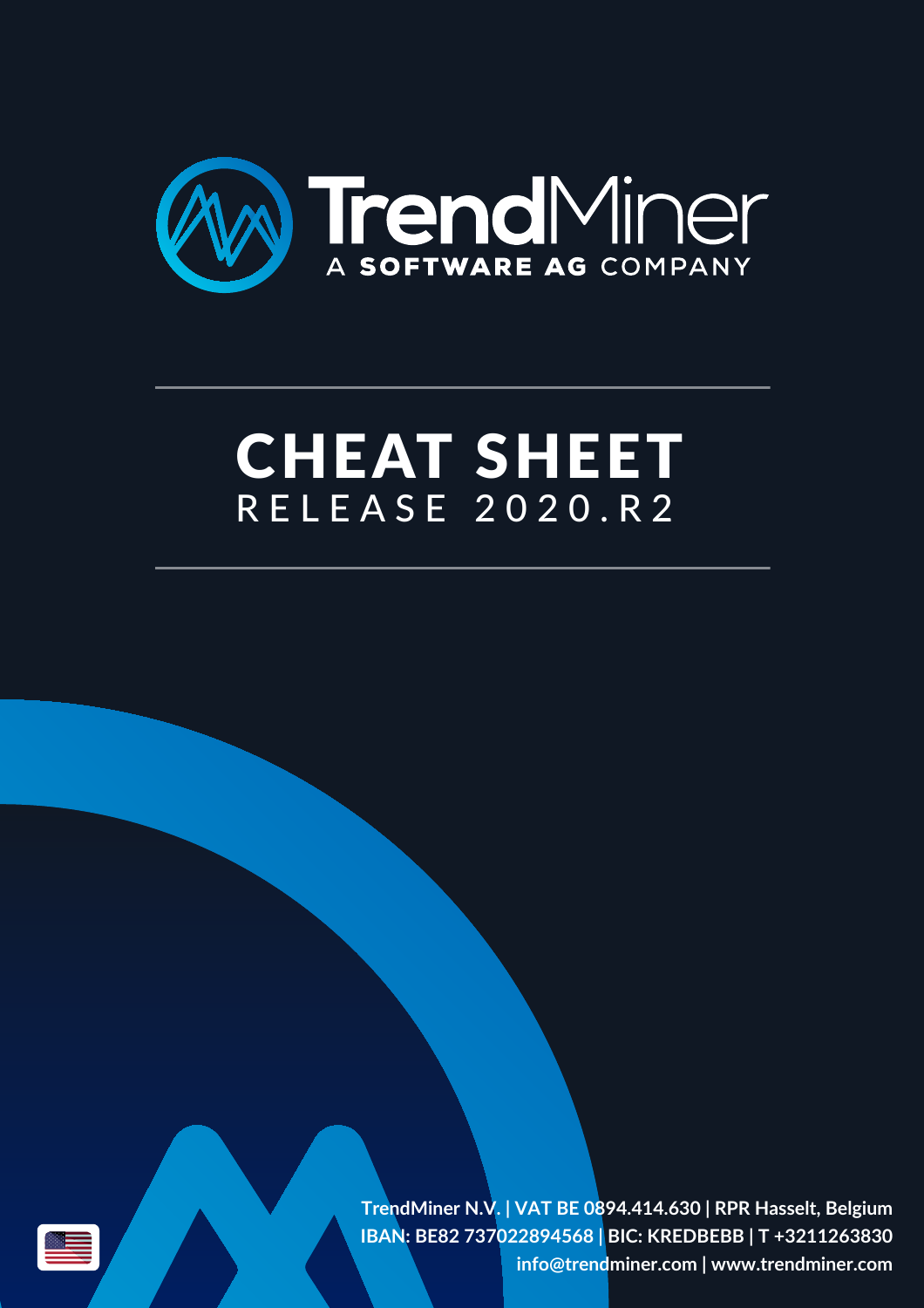#### WHAT? **Descriptive Analytics**

What process state is representative of my problem? Select interesting or abnormal patterns, relevant events, or certain time frames.



#### WHEN? HOW OFTEN? **Discovery Analytics**

Did it happen before? When? Where? In what condition (context)? How many times? + Hypothesis Testing.

| <b>SIMILARITY</b>                                                                       | $\frac{000}{000}$<br>$\rightarrow$ | <b>VALUE BASED</b>                                                                            | $Q \rightarrow \pm$        | <b>DIGITAL STEP</b>                                                             | $\rightarrow$ $\Box$    |
|-----------------------------------------------------------------------------------------|------------------------------------|-----------------------------------------------------------------------------------------------|----------------------------|---------------------------------------------------------------------------------|-------------------------|
| Time defined? Pattern?<br>Can my process be<br>described by specific<br>time behaviour? |                                    | Criteria? Limits?<br>Am I looking for periods<br>exceeding or defined by<br>certain criteria? |                            | Switching?<br>Am I looking for<br>switching/transitions?                        | в                       |
| <b>CONTEXT</b>                                                                          | $Q \rightarrow Q$                  | <b>AREA</b>                                                                                   | $Q \rightarrow \mathbf{A}$ | <b>ACTIONS ON SEARCH RESULTS</b>                                                |                         |
| Annotations?<br>Did I create comments<br>before?                                        |                                    | <b>Operation Zone?</b><br>Under which conditions<br>does my process<br>operate?               | $\ddot{\mathbf{c}}$        | ŢĔ<br>Sorting<br>Exporting<br>$\varphi \varphi$<br>畐<br>Calculations<br>Filters | Context<br>ళి<br>Layers |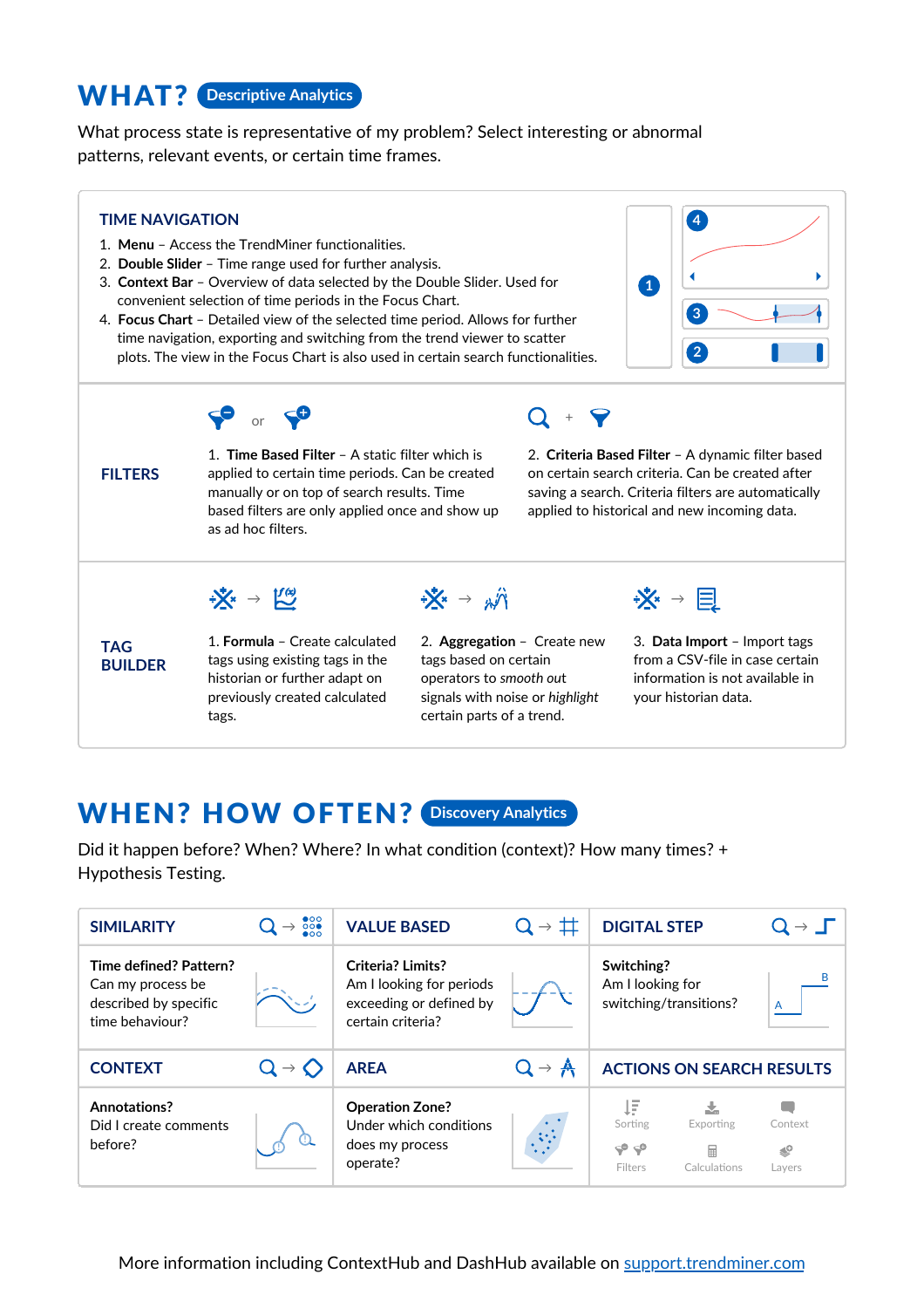#### WHY? **Diagnostic Analytics**

Used to find Root Causes or generate hypotheses. Why did it happen? How did this situation compare with normal operation? What Influenced this situation?



#### WHAT'S NEXT? **Real Time & Predictive Analytics**

What is likely to happen next? How is this situation going to evolve?

| ଲି<br><b>FINGERPRINTS</b>               | <b>MONITORING &amp; ALERTS</b>                                | <b>PREDICTIVE MODE</b>                       |
|-----------------------------------------|---------------------------------------------------------------|----------------------------------------------|
|                                         |                                                               |                                              |
| What is the behaviour of<br>my process? | Alert me when a similar<br>event or deviation is<br>detected! | How will my current<br>batch/process evolve? |